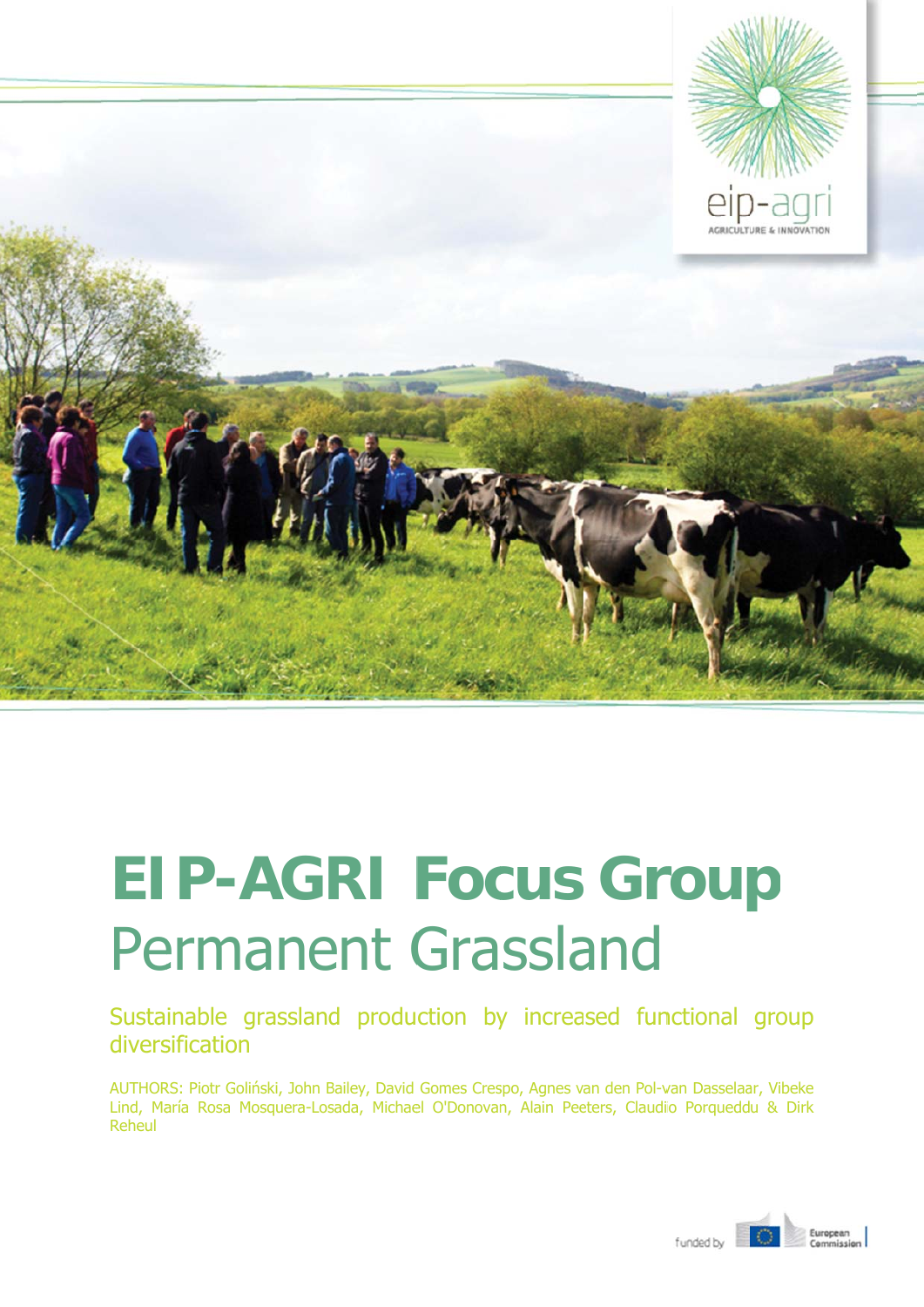

## **Introduction**

An important factor governing the sustainability of grassland-based production systems is sward composition. Depending on climate and soil conditions, the make-up or functional diversity of grassland communities can significantly influence a number of ecosystem services, including air and soil quality regulation, crop pollination and pest control, bio-energy and fibre production, and human recreation and aesthetics. A first challenge is to identify the optimal mixture in different climate and soil conditions to simultaneously contribute to multiple ecosystem functions. Furthermore, developing management practices to establish and maintain permanent grassland which optimises productivity and climate change adaptation through functional group diversity presents a major challenge to agronomists and land managers. Difficulty in maintaining well-balanced mixtures in swards is one of the main reasons why highly productive grasslands generally consist of pure grass swards associated with 'high' inputs of synthetic fertilisers that are usually spread under no restricted environment conditions. The true functional benefits from increasing sward diversity can only be appreciated when multiple ecosystem processes are considered simultaneously (Hector and Bagchi, 2007).

In productive grassland systems it would clearly be useful in practical terms if a positive diversity effect could be obtained from a mixture of just a few species, well adapted to the prevailing environmental conditions, than having to rely on highly diverse communities of species (Lüscher et al., 2007). Under sub-optimal and variable environmental conditions, as in many pastoral farming systems of the Mediterranean basin and transitional areas, the maintenance of a high level of inter and intra-specific diversity is essential to achieve satisfactory and persistent pastures. When the improvement of the native sward is needed, the choice to use pasture mixtures instead of single species seems more appropriate in low input grasslands (Dear and Roggero, 2003). Long lasting "Biodiverse Legume-Rich Sown Permanent Pastures (BLRSPP)" formulated according to the local soil and climate conditions may yield, without the application of synthetic nitrogen fertilizer, considerable amounts of dry matter of high quality, at least able of doubling the carrying capacity when compared with natural permanent grasslands with low participation of legumes. In the Atlantic area, the presence of mixed pasture with legumes instead of monoculture of ryegrass increases both productivity per unit of hectare and extend the grazing season. Legumes are not enough utilized for increasing quantity and feed quality of permanent grassland production in the different biogeographic regions of Europe. The potential for legumes to contribute to sustainable grassland management more resilient to climate change relates also to their ability to: 1/ reduce or even eliminate the requirements for inorganic N fertilisers derived from non-renewable sources of energy; 2/ reduce losses of nitrogen to the environment, 3/ reduce the need for high cost imported concentrates and 4/ maintain and improve soil structure and fertility. Benefits can also be obtained by some grassland herbs. The presence of functional traits associated to woody vegetation is advantageous in permanent grasslands because of its increasing biomass production through the better use of the resources at both soil (soil volume explored for uptaking nutrients is higher) and aerial (radiation) part of the permanent grassland. The Land equivalent ratio (LER) is higher under agroforestry conditions. Woody vegetation is able to provide a better productivity and ecosystem services helping to herbaceous grassland species to be more resilient under changing conditions, recently caused by climate change. Agroforestry has been identified as an adequate practice related with climate change by the IPCC (2014) and the CAP (Regulation 1307, 2014). Therefore, the promotion of multispecies sward and diversifying functional groups in the sward composition are crucial for sustainable grassland-based production systems.

A primary objective of the EIP Agri Focus Group on Permanent Grassland is to improve the efficiency and productivity of grassland-based agriculture whilst simultaneously reducing its carbon footprint and enhancing associated biodiversity. The aim of this paper is to contribute to this objective by: (1) identifying available practices and techniques which can improve the feed quality and quantity of sward biomass production; (2) identifying existing research of relevance; (3) showing where further research is required; and (4) outlining the innovative actions needed to translate scientific knowledge of increasing feed quality and quantity of grassland by diversifying functional groups into practice.

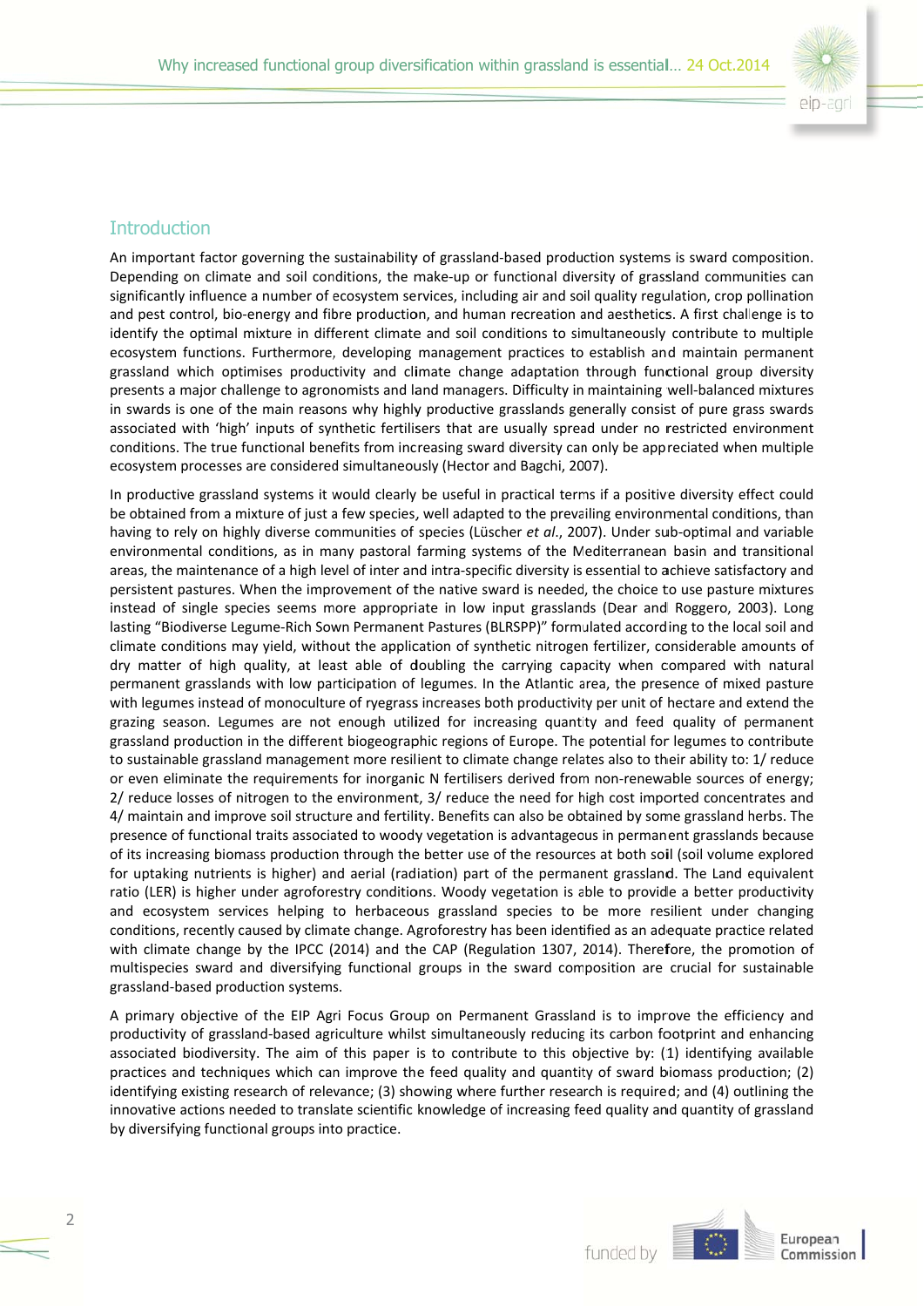

# Practices and techniques

There are many practices and techniques with high impact on vegetation composition and farming type of grasslands in different regions:

### Practices and techniques affecting arassland productivity

- Breeding/selection of new grass and legume species and varieties better adapted to climate change (e.g. more winter hardiness or drought tolerance) like Lolium-Festuca genotypes (Ghesquière et al., 2010)
- Improved techniques of grassland establishment: i.e. appropriate sowing date, sowing depth, seed inoculation, composition of mixtures considering proportions of functional groups of species
- Use of multi-species mixtures for grassland establishment and renovation to increase sward stability and productivity in comparison to monoculture swards
- Use of mixtures of phenologically different cultivars within species to improve the supply of forage during different growth periods
- Introduction of legumes and herbs into pasture to enhance productivity, sward palatability, quality (digestibility) and herbage intake by grazing animals
- Use of lime fertilizers/amendments (i.e. granular oxide/Ca+Mg carbonate) on specific acidic sites considering AI saturation rate to improve legume establishment and persistence in multi-species swards
- Optimum use of organic fertilizers (i.e. manures) to maximise nutrient-use efficiency, reduce nutrient losses to water and air and improve grass production, through manipulating timings, dose and methods of application
- Applying fertilizers in accordance with plant requirements and soil nutrient levels to increase productivity. profitability and sward stability
- Use of effective and ecologically friendly methods of sward renovation (e.g. over-drilling on organic soils) to improve fodder yield and quality without negatively affecting the environment
- Optimising grazing technique (stocking density and grazing pressure applied in the adequate period) to improve pasture production and quality, sward intake and animal production and reduce nutrient emissions/losses from faeces
- Optimum combination of grazing and mowing
- Zero-grazing (mowing only) will lead to a higher grassland production per year in highly fertilized swards, but the cost per feed unit suffers a considerable increase when moving from grazing to cutting
- Extending the grazing season to increase productivity and maximise resource use efficiency (winter grazing in Atlantic climate, grazing during all the year in Mediterranean zones)
- Prevention of weed species occurrence in swards, which negatively impact on forage yield and quality (e.g. Poa trivialis, Rumex obtusifolius, Cirsium sp., Senecio jacobaea, Deschampsia cespitosa, Anthriscus sylvestris, Filipendula ulmaria), by using well composed seed mixtures at establishment, and adopting sustainable management practices thereafter, using machinery alone or combined with grazing, etc.
- In silvopasture practices, select appropriate livestock to be feed in silvopastures which depends on type, density of trees and adequate management protocols to optimise grassland productivity
- Use of agroforestry practices to promote biodiversity and increase pasture production, in-farm feed resources, quality and ecosystem services per unit of land; in those permanent grasslands based on shrubs maintain an adequate proportion of woody vegetation to fulfil the shortage periods as much as possible and reduce fire risk avoiding GHG emissions

#### Practices and techniques affecting the feed quality of grassland swards

- Maximum use of legumes (optimum proportion legumes-herbs to grasses depending on site characteristics) in permanent grasslands to improve protein self-sufficiency, reduce mineral fertilization and minimize the amounts of supplementary feed required and nutrient environment losses with an improvement of carbon footprint
- Promotion of legumes by inoculation of seeds of different species with specific effective Rhizobium strains to assure an efficient symbiotic N fixation

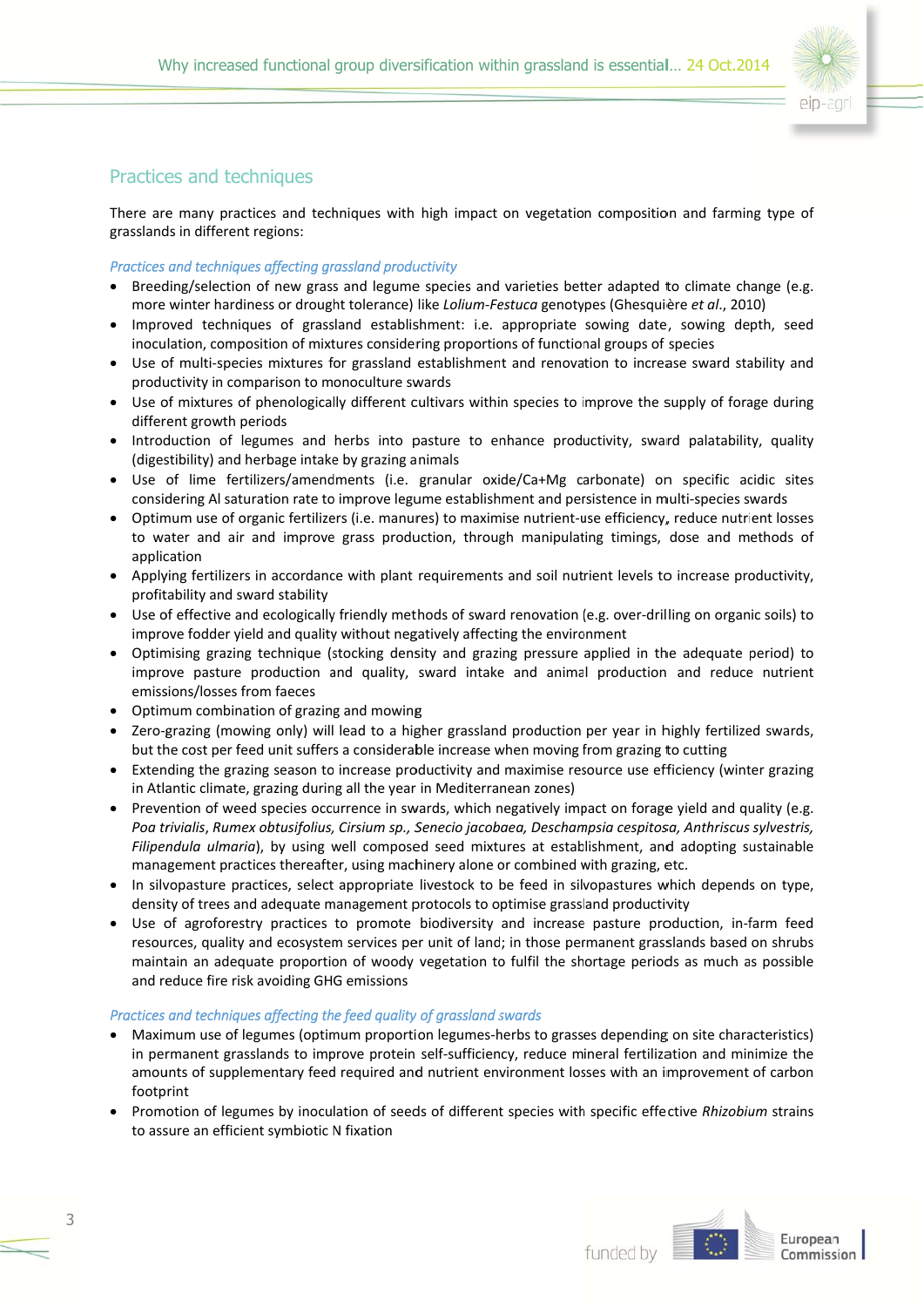

- Use of high quality grass cultivars in seeds mixtures (e.g. high-sugar ryegrasses, low lignin content) to improve production efficiency of ruminant livestock and reduce environmental N-pollution (better carbohydrates to protein ratio, better digestibility)
- Optimising sowing dates and rates, timely reseeding
- Avoidance of excessive fertilizer rates, particularly N and K fertilizers, to reduce the risk of high nitrate concentrations and high (Ca+Mg)/K ratios in herbage
- Use adequate proportion of legumes and forbs rich in tannins to maximise protein utilisation, prevent bloat in grazing ruminants and suppress internal parasites as well as produce healthier food
- Optimising time of cutting, particularly before and after first regrowth, to increase pasture density, reduce flowering and maximise the nutritive value and digestibility of herbage later in the season; harvesting at an early stage of growth (either via grazing or via mowing) will increase feed quality of the harvested material but decrease annual production
- Removing toxic plants from extensively used flower-rich meadows, e.g. Colchicum autumnale, Ranunculus sp., Pteridium sp., Oenanthe crocata which can affect animal health or even cause mortality
- Optimise forage conservation techniques to avoid nutrient losses, mitigate the risk of forage contamination (e.g. mycotoxins accumulation in silage or hay) and minimize the use of maize and concentrates
- Optimising grazing management to avoid faeces effects, which lead to grazing losses and thus reduced yield; the negative impact of faeces can be minimized through an abundant presence of dung beetles, which can be enhanced through good practices of pasture establishment and management leading to an increase of soil organic matter and improved soil structure
- Use of appropriate methods and machinery for conservation procedure in dependency on sward botanical composition and vegetation season to avoid losses of herbage yield and quality
- Increasing pasture quality and resilience by using in agroforestry systems by woody vegetation shade and barriers (windbreaks, hedges) which usually reduces the flowering capacity, drought effect, nutrient leaching

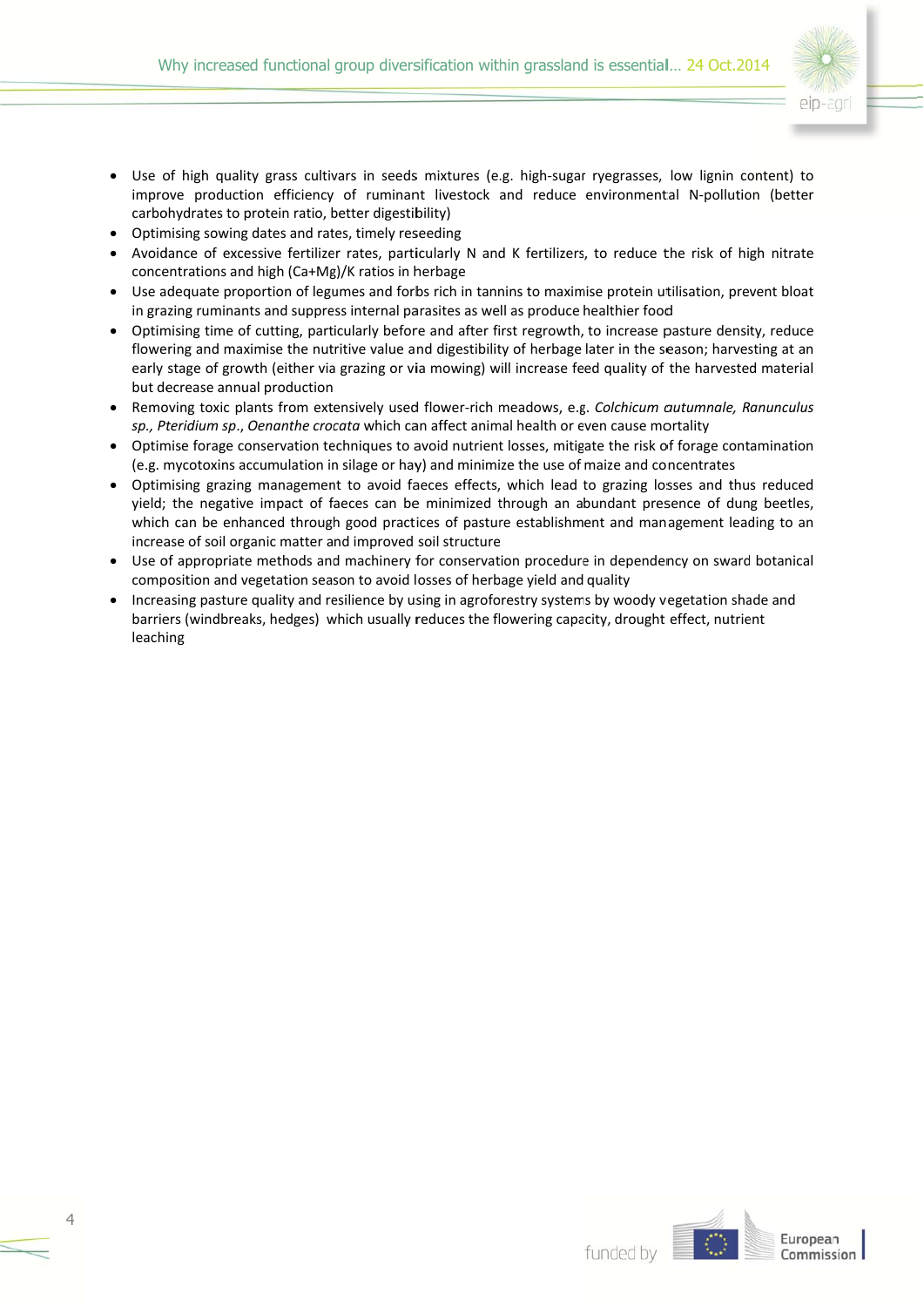

## Research projects

#### **COST Action 852**

The collaborative project entitled "Quality Legume-Based Forage Systems for Contrasting Environments" (http://www.cost.eu/domains\_actions/fa/Actions/852) focused on increasing the quantity and quality of home grown proteins from regionally adapted legume-based forage systems. Results have been obtained in the area such as the effects of grass-legume mixtures on plant yield, weed invasion, arthropod communities, soil microorganisms, gaseous N-losses, nitrate leaching and forage quality (Finn et al., 2013).

#### **LINK Project LK0638**

LINK Project LK0638 "High-sugar ryegrasses for improved production efficiency of ruminant livestock and reduced environmental N-pollution" was realised by IGER. The aim of this project was to provide sound scientific evidence for the advantages (production and environment) of using novel ryegrasses bred for their high sugar (water soluble carbohydrate) content in conventional plant breeding programmes, in grasslandbased, low-cost dairy, beef and sheep production systems (Miller et al., 2001).

#### Forbioben

The FORBIOBEN "Integrating foraging attributes of domestic livestock breeds into sustainable systems for grassland biodiversity and wider countryside benefits" (http://cordis.europa.eu/project/rcn/58812 en.html) project within FP5 aimed at investigating the potential effects of managing semi-natural grazed grasslands mainly for enhancing their biodiversity compared to managing for efficient livestock production. As part of the project, researchers focused on the foraging behaviour of grazing animals and how this is influenced by the management intensity and selection of breed types (Rook et al., 2004).

#### **Multisward**

The MULTISWARD project "Multi-species swards and multi scale strategies for multifunctional grassland-base ruminant production systems" (www.multisward.eu) was a joint research project within FP7. The aim of the research workpackage concerning the topic of this paper was to investigate the feed provisioning aspects of multispecies sown swards and permanent grassland in comparison with monocultures in terms of the relationships between sward diversity, sward dynamics, agronomic performances and nutritional value.

#### **Permed**

By adopting a multi-national approach and targeting the key breeding objectives of superior drought tolerance and water use efficiency, the project PERMED "Native perennial forage plants for sustainability of farming systems in the Western Mediterranean" (http://cordis.europa.eu/project/rcn/75644 en.html) within FP6-INCO aimed to evaluate elite lines of a select number of species of broad regional interest and adaptation. The project contributed to the development of technical packages for easy on-farm adoption of legume-based mixtures across the western Mediterranean (Franca et al., 2007).

#### **Aaforward**

The overall goal of the project AGFORWARD "AGroFORestry that Will Advance Rural Development" (www.agforward.eu) within FP7 is to promote agroforestry practices in Europe that will advance sustainable rural development, i.e. improved competitiveness, and social and environmental enhancement. To achieve this, the project has four main aims: 1/to improve our understanding of the technical, environmental and socioeconomic functioning of existing, and new extensive and intensive agroforestry systems, 2/to identify, develop and field-test innovations related to provisioning and other ecosystem services (biodiversity, carbon storage, nutrient cycling, resilience, stress toleration) to improve the benefits and viability of agroforestry systems in Europe, 3/ to develop and update designs and practices adapted for areas where agroforestry is currently notpractised or is declining, and 4/ to promote the wider adoption of appropriate agroforestry systems in Europe.

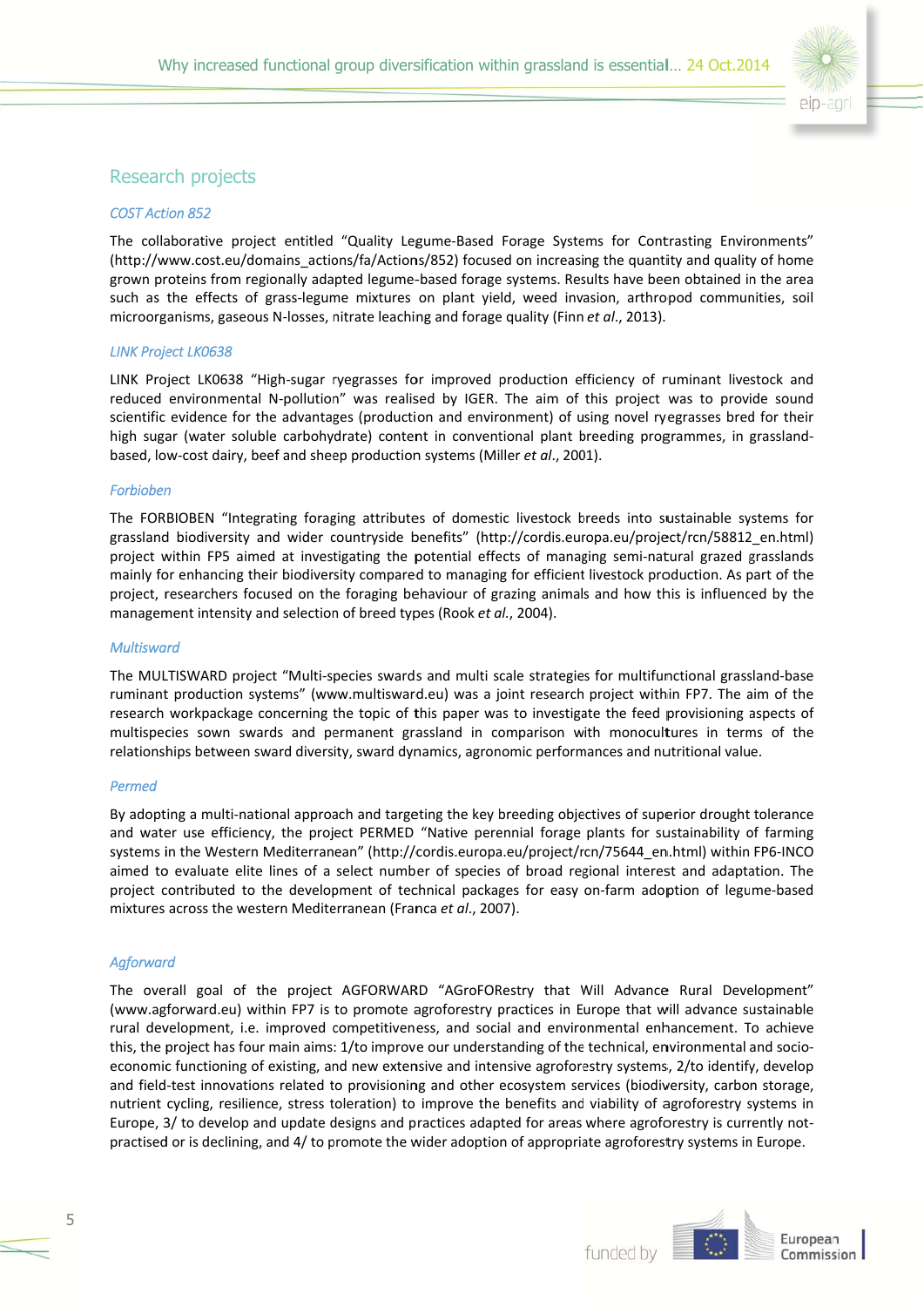

## Research needs

Research should focus on:

- Monitor forage status (productivity) of grassland, classify plant communities and track forage productivity/biomass by remote sensing for a better understanding of the relation to site conditions (weather, soil).
- Programmes of plant breeding and selection which should start by characterizing and screening entries of pasture plants coming from existing germoplasm banks (e.g. FAO, ICARDA, nationals) or from new collections or other sources of genetic variability. The evaluation of the plant material will include their characteristics of adaptation to different soil and climate conditions.
- Composition of seed mixtures for each soil/climate condition by using functional groups principle (select cvs. of productive and persistent legumes/grasses/others attending at the following characteristics: vegetative and reproductive cycles, perennially and persistency, depth of the root systems, summer or winter dormancy, drought and/or water logging resistance, pest and disease resistance, feed quality and feed intake).
- Develop a program on soil/plant microbiology, with particular emphasis on the Rhizobium/legume symbiosis and on the plant/arbuscular mycorrhiza /phosphate solubilizing bacteria, in order to enhance N fixation and phosphate availability for grasslands. As a follow up of the above, develop practical and efficient methods of producing and using inoculants.
- Viable, affordable solutions for farms relying only on mechanical weed control, i.e. development of devices for targeted mechanical weed control and reducing labour input or promotion of weed wiper, using sponges to wipe out taller growing weeds in pastures and forage crops.
- Management of legumes under grazing by pasture establishing and maintaining its persistence in both high output and low output systems, i.e. by increasing stocking rate to allow clover to persist or using goats in mixed herds of cattle and goats under moderate grazing pressures or by adapting the grazing-cutting regime in high output systems to allow an adequate proportion of shrubs/herbaceous in land.
- Increasing the potential yield and quality of grasslands through a combination of extending the grass growing season, plant breeding, use of mixtures of plant species and dynamic stocking systems.
- Develop research dealing with the use of different types of trees in grasslands as a form to reduce the climate change impact, increase growing season, quality and biodiversity.
- Provide adequate and simple tools to fertilize and amend of permanent grasslands which are understandable for farmers and link this practice to high quality products.
- Provide farmers adequate combinations of tree and shrub species, density and distribution to enhance pasture production and quality.

## Innovative actions

- Knowledge transfer to farmers about management options like seed mixtures, fertilizers, amendments, weed control, grazing regime, type and density of trees in silvopastoral system by using innovative information tools that have to be developed and adapted according to local conditions.
- Provide the farmers with information about potential forage quality depending on cutting or grazing time, method of conservation, meteorology and site characteristics by means of user-friendly, low-cost, ICTbased tools.
- Promote the use of soil analysis to accurately determine the content of nutrients in the soil and their evolution with time, in order to adopt a rational plan of soil fertilization/soil amendments to adequately supply nutrient to grasslands.
- Promote the best methods of forage conservation and utilization of permanent grassland as quality hay, haylage and silage (through improved knowledge and extension) in order to embed the seasonal quality attributes of grassland resources.